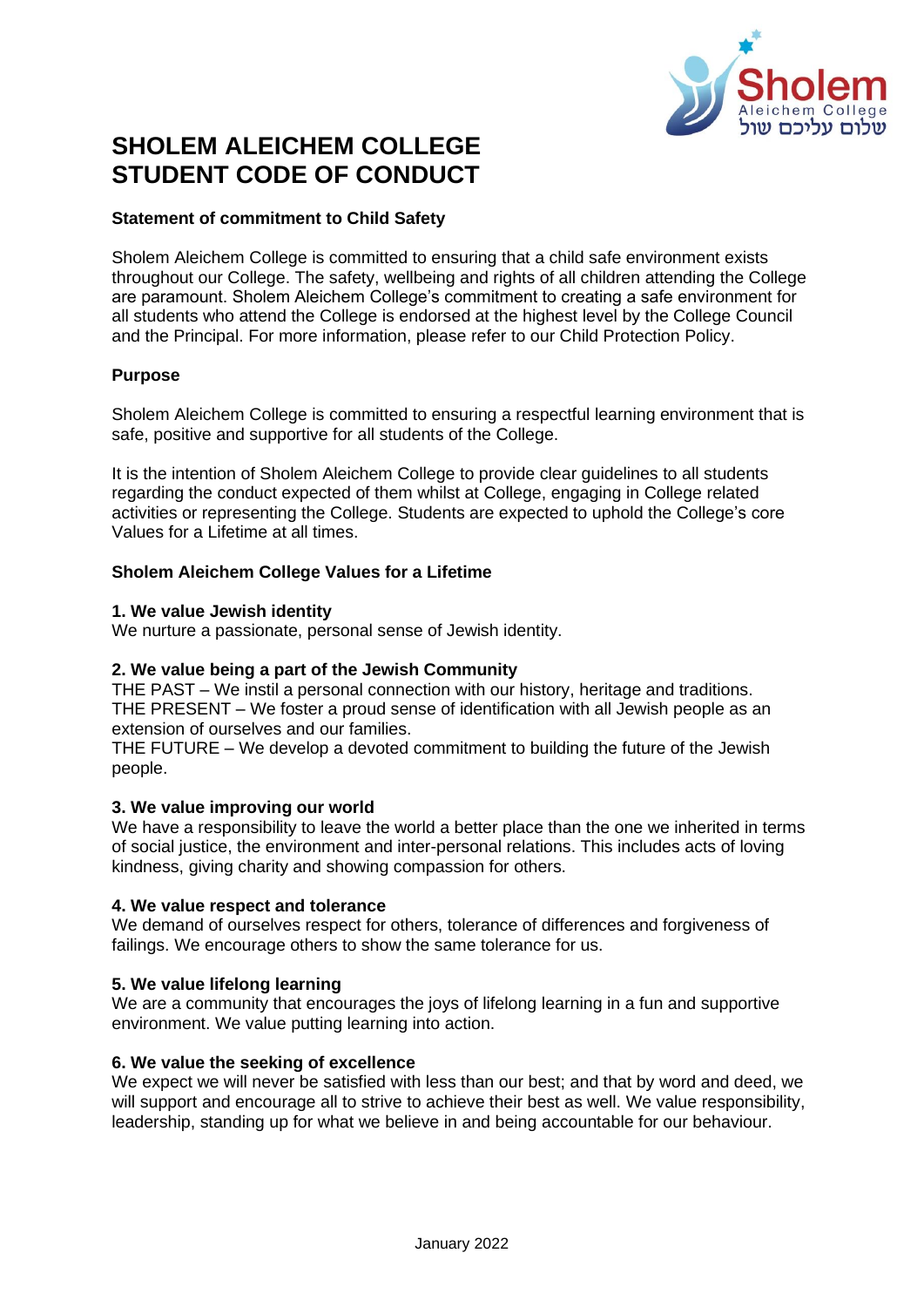## **7. We value resilience**

We nurture the capacity to be able to cope with everyday problems; being assertive rather than aggressive and cultivate the ability to "bounce back" after experiencing hurt, difficulty, disappointment, or significant change.

#### **8. We value cooperation**

We develop the skills to work harmoniously with others; to give and receive ideas; to understand that together we can make a difference; to nurture a sense of common achievement; and to work for the common good.

#### **9. We value happiness and security**

We champion the right of all people to expect to live in happiness and security with freedom, justice, equality of rights and a fair go for all. We value celebration of our festivals; of our own achievements and of the achievements of others.

#### **10. We value ethical behaviour**

In all our actions, we consider the short and long term impact on others. We value honesty and integrity, the ability and willingness to recognize one's mistakes; to speak the truth; to be trustworthy of the privacy of others; and to respect the property of others.

#### **Application**

This Code applies to all Sholem Aleichem College students. The application of this Code is not limited to the College site and College hours. It extends to all activities and events that are College-related and when representing or acting on behalf of the College. The Code also requires that student actions do not bring the College into disrepute at any time regardless of whether the action occurs within or outside of College activities.

#### **Communication**

This Code of Conduct is discussed at class level, through our Respectful Relationships Program and assemblies. A Child friendly Code of Conduct will be developed.

#### **Conduct and Bearing of All Students**

It is expected that every student will:

- uphold the College's core values at all times:
- behave in a manner that does not endanger the health, safety and wellbeing of themselves or others;
- abide by all health and safety rules and procedures operating within the College and other locations at which the students may visit;
- ensure that their actions do not bring the College into disrepute;
- uphold the reputation of the College by observing an appropriate standard of behaviour in transit to and from the College and when wearing College uniform;
- respect the authority of members of staff and observe College rules as required;
- strictly adhere to the College's policies and procedures as required;
- be respectful and supportive of the College's beliefs and values;
- behave with courtesy and consideration for others. In particular, students must refrain from all forms of bullying and harassment. See also: Anti-bullying Policy – Students;
- refrain from behaviour which would interrupt the work of any class or hinder the learning opportunities of other students;
- refrain from activities, conduct or communication that would reasonably be seen to undermine the reputation of the College, employees or students of the College (including activities on social media);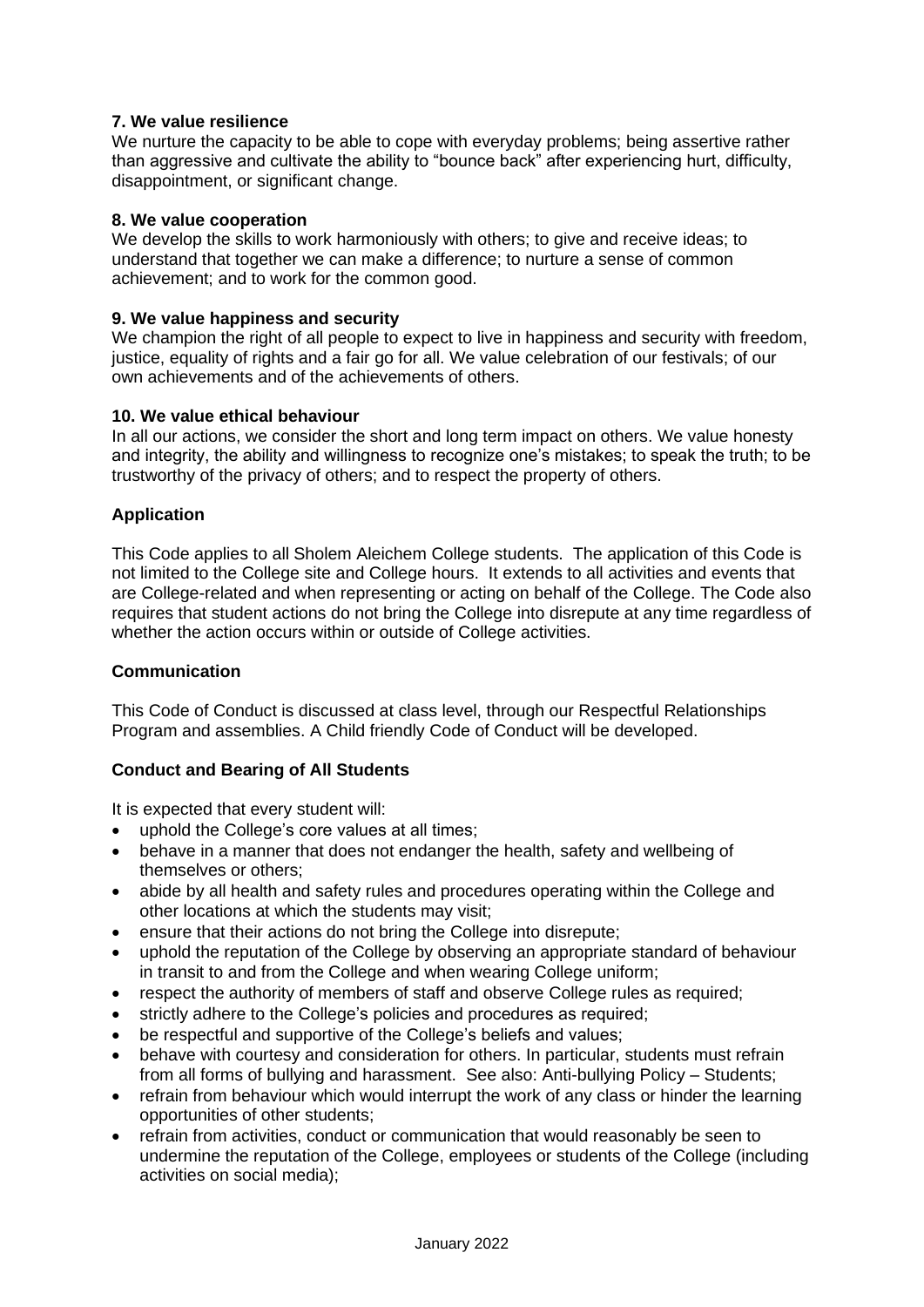- respect College property and the property of staff, contractors, visitors and other students;
- be punctual and attend all classes:
- remain in the College grounds during the College day unless otherwise approved by the applicable Head of College;
- complete work set by teachers promptly and to the best of their ability and to take full advantage of the educational opportunities offered at the College;
- dress neatly and with due regard for health, hygiene and safety in accordance with the College's uniform requirements;
- not possess or smoke cigarettes, e-cigarettes, possess or use or be under the influence of alcohol or illicit drugs or other substances harmful to health, at College, on College excursions, in transit between College and home or otherwise while wearing College uniform.

## **Unacceptable Conduct**

Unacceptable conduct includes, but is not limited to:

- touching, handling, pushing or otherwise physically or sexually engaging with students or others in a manner which is not appropriate and may endanger the health, safety and wellbeing of that person;
- any form of physical or verbal violence including fighting, assault or threats of violence;
- any form of cyber bullying or cyber abuse,
- sending inappropriate, offensive or explicit text messages, photos or videos;
- Gambling of any form (both on-line gambling and in person) during College time, whilst undertaking College activities or whilst wearing the College uniform;
- language or conduct which is likely to offend, harass, bully or unfairly discriminate against any student, teacher, contractor or visitor;
- theft, fraud or misuse of College resources:
- the use of inappropriate or profane words or gestures and images;
- unacceptable class attendance levels:
- smoking or consuming alcohol or illicit drugs at College, on College excursions, in transit between College and home or otherwise while wearing College uniform;
- attending College, social, sporting or other functions as a representative of the College whilst under the influence of alcohol, illicit drugs or other substances harmful to health.

## **Reporting**

It is expected that all students will report any cases to a teacher or Head of College (Head of Inclusion, Assistant Principal, Principal) of unlawful behaviour or behaviour in breach of this conduct which may have been observed or reported to them.

#### **Breach**

Students who breach the Code of Conduct may be sanctioned by the observing teacher, Pastoral teacher, Head of Inclusion or Assistant Principal as deemed appropriate given the nature of breach and the age of the student.

Students who continue to breach the Code will be interviewed by the Head of Inclusion, or Assistant Principal. Appropriate action, which may include behavioural contracts, detention, mediation or suspension, is at the discretion of the Assistant Principal.

The Head of Inclusion or Assistant Principal may refer the matter to the Principal, who has full discretion to take action including expulsion as deemed appropriate.